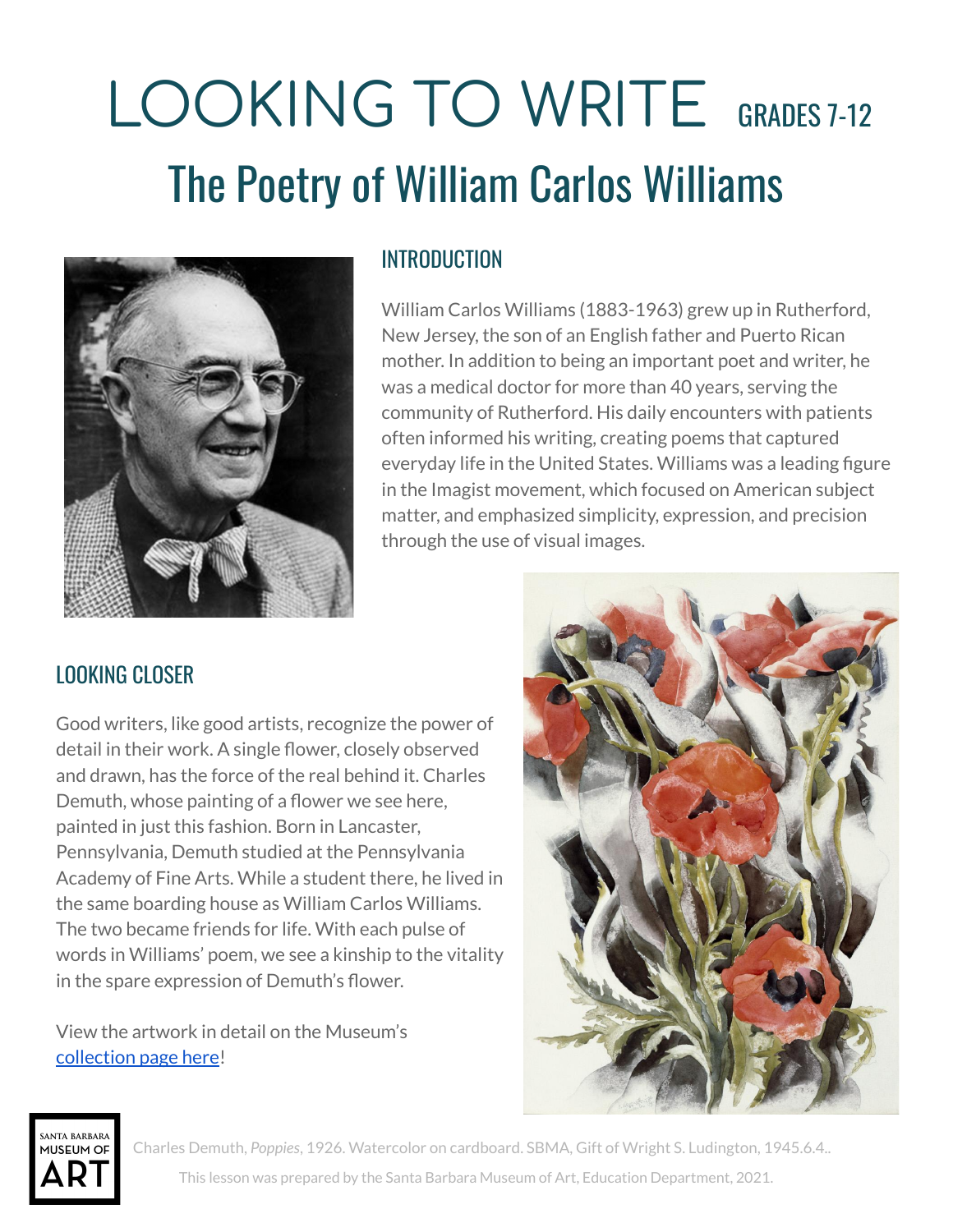# READ: POETRY BY WILLIAM CARLOS WILLIAMS

The poetry of William Carlos Williams is the verbal equivalent of that simple, yet telling sketch. Williams writes about ordinary things with excitement and attention. He looks at what happens to be around him as a scholar examines a great work of art. It is as if every detail he observes is a genius stroke. And so it is important to describe everything exactly—just as it is—the shine of a glass, the white curtain, the rusty bicycle. For Williams, the right words seem to be the simplest words, words that have the music of ordinary talk, plain yet powerful. He writes about things just as they are, without any added scenery or philosophy. His poems are often written in short lines, as if he wanted to separate the details so we would pay attention to each thing and nothing would be lost.

#### **Nantucket**

Flowers through the window lavender and yellow

changed by white curtains – Smell of cleanliness –

Sunshine of late afternoon – On the glass tray

a glass pitcher, the tumbler turned down, by which

a key is lying – And the immaculate white bed.

# ACTIVITY: WRITE A POEM ABOUT A PLACE

For this assignment, write a poem like Williams about a place of your choosing. It doesn't have to be exciting or grand. It might be a place most people wouldn't find inspiring but that is important to you. It might be a place where you can go alone to daydream, a spot at the beach, or along a hiking trail. It might also be a place you have only visited once, but remember, as Williams remembered the Nantucket hotel room.

In your poem, be as simple and particular as possible. Close your eyes and imagine you are there. Don't try and put in your emotions, just capture the place as clearly as possible. When you imagine it what do you see first? Next? Last? Write down the details as you think of them. Keep it simple and keep it real. A good title might be the name of the place itself.